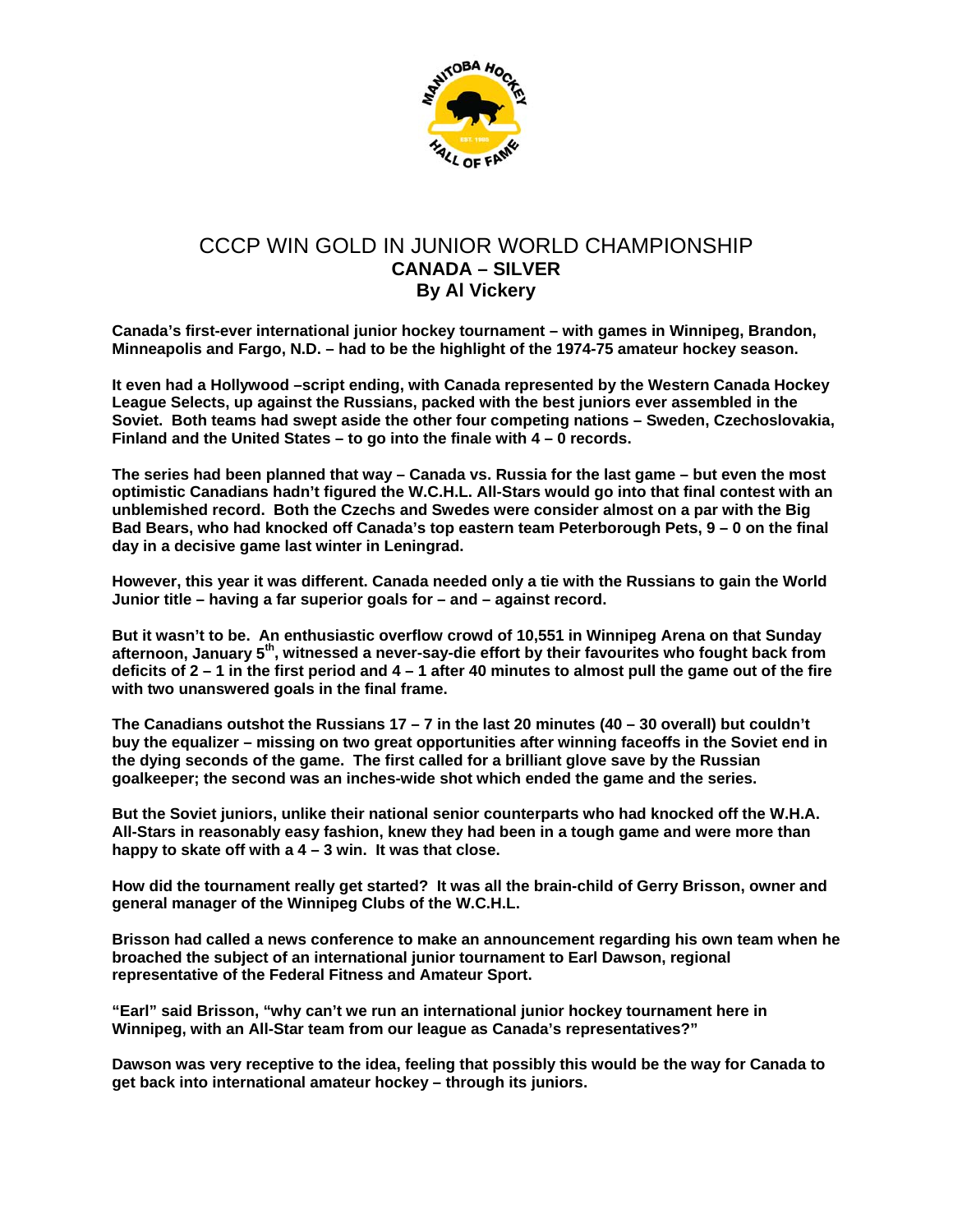

**He took Brisson's plan to Frank McKinnon, president of the Manitoba Amateur Hockey Association, who carried it through to the C.A.H.A. where the wheels were put into motion. President Jack Devine and a C.A.H.A. delegation presented invitations to Russia, the U.S.A., Sweden, Czechoslovakia and Finland. They all jumped at the chance.** 

**McKinnon and Dawson soon got to cracking in Winnipeg after everything was approved. Committees were formed and C.C.M. of Canada through president Graham Eves came in as sponsors. The event also was tied in with Winnipeg's centennial as the windup celebration for the year 1974.** 

**With Dawson as chairman, an organizing committee was set up consisting of Jack Devine, C.A.H.A. executive director Gordon Juckes, W.C.H.L. president Ed Chynoweth, Frank McKinnon, M.A.H.A. secretary-manager George Allard, Winnipeg Enterprises Corporation manager Percy Downton, and the president of the C.H.A. Services Ltd., Harry Littler.** 

The group called a news conference for Friday, September 21<sup>st</sup>, at the Winnipeg Inn, where it was **officially announced that the W.C.H.L. All-Stars would host the six-nation tournament running from December 26th, 1974 to January 5th, 1975. The Winnipeg Arena would be the site of eight of the 15 games; with three each in Brandon and Minneapolis, and one Fargo, N.D.** 

**Dawson soon gathered in top men around the city to head the working committees: Downton chaired the Arena Committee handling ticket sales and arena promotion' Keith Campbell M.A.H.A. Vice-President, took over the Technical Committee, in charge of referees, minor officials, dressing rooms, practice times, etc.; veteran hockey executive Vic Johnson chaired the Team Committee which controlled transportation, meals, hotels, interpreters and entertainment; Winnipeg Enterprises president Sam Fabro took on the Protocol Committee, involved with opening and closing ceremonies, looking after V.I.P.'s, arrangements of banquets; and minor hockey executive Larry Monk was in charge of the Special Committee for gifts, security and accreditation of players, officials, referees, media, etc. Larry Skinner, C.A.H.A. director of marketing and communications, worked as liaison officer.** 

**Each chairman soon named his vice-chairman and members as all hockey men swung behind the operation. Even the province and the city chipped in with representatives to the committees.** 

**Similar committees were set up in the other three centres and the ball was rolling.** 

**Advertisements were sent into newspapers, and radio and T.V. stations, and a steady stream of background and feature material was fed to the media through Dawson, Downton and veteran newsman Al Vickery.** 

**In mid-November, W.C.H.L. proxy Chynoweth announced the appointments of Jackie McLeod of Saskatoon Blades and Pat Ginnell of Victoria Cougars as coaches of the All-Stars, with Del Wilson of Regina Pats as manager. McLeod, who had previously coached Canada's national team, brought to the squad the international experience needed if Canada was to make a creditable showing against the tough Europeans.** 

**All committees were in full swing and everything was going like clockwork with headquarters at the International Inn. The C.A.H.A. even had set up and international junior hockey coaches'**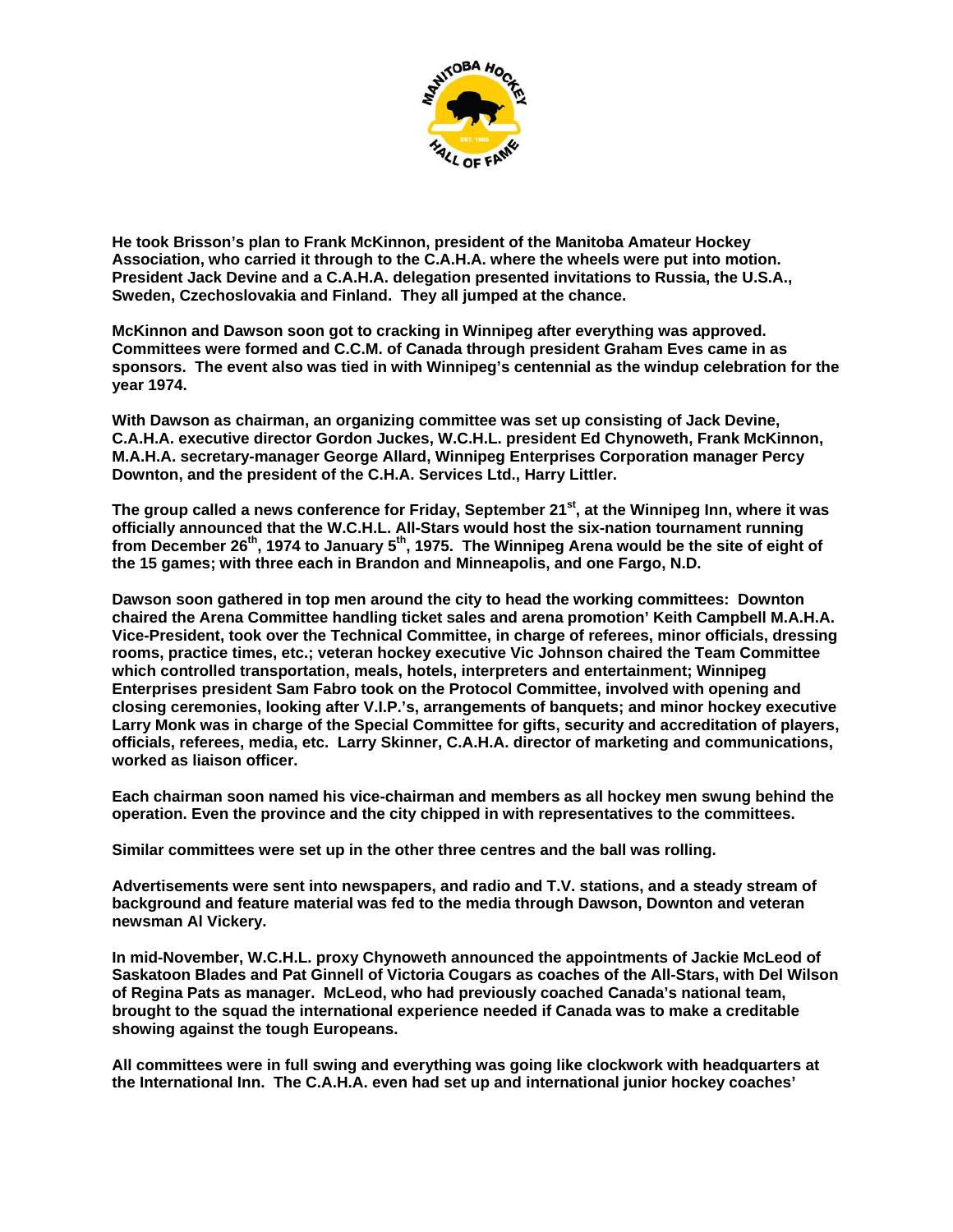

**seminar, with many experts taking part, including Dr. Valadimir Kosta, former coach of the Czech national team, as guest lecturer.** 

**Then came opening night. Canada's Selects started out sluggishly against the Americans falling behind early 2-0 but coming back to win the game 9-3, with Trottier getting a hat-trick. At Brandon, the Russians knocked off Finland 4-1.** 

**Canada continued to show its scoring power in their second game, walloping Sweden 10-2 as the Bridgman-McMullin-Blight line combined for 11 points, including five goals. The same night, Finland and the Czechs played to a 1-1 tie, but the Czechs fell 5-1 to Russia the following day. It was a goalkeepers' duel as Canada made it three straight December 30th against a stubborn Finnish aggregation, winning 2-1 as they outshot the visitors 46-32. McMullin scored the winner late in the third period but the spotlight belonged to Canada's Doug Soetaert and Finland's Marcus Mattsson who amazed the crowd and opponents alike with their brilliant antics in the nets.** 

**Later that month, Del Wilson announced the All-Star selections, headed by the W.C.H.L.'s top three goalkeepers – Doug Soetaert of Edmonton Oil Kings, Ed Staniowski of Regina and Larry Hendrick of Calgary Centennials.** 

**The defensive corps consisted of Rich Hodgson of Calgary; Robin Sadler of Edmonton; Kevin McCarthy of Winnipeg Clubs; Rick Lapointe of Victoria; Terry McDonald of Kamloops Chiefs' Bryan Maxwell of Medicine Hat Tigers; and Blair Davidson of Flin Flon Bombers.** 

**Forwards included: Bryan Trottier and Brian Sutter of Lethbridge Broncos; Ralph Klassen and Danny Arndt of Saskatoon' Barry Smith and Clayton Pachal of New Westminster Bruins; Greg Vaydik of Medicine Hat; Mel Bridgman of Victoria; Kelly Greenbank of Winnipeg; Dale McMullin and Rick Blight of Brandon; Rob Flockhart of Kamloops; Jim Minor of Regina' and Mark Davidson of Flin Flon.** 

**Wilson felt the team had the best goaltending in Canada; the defence was questionable but improving; the forwards had a good combination of size, speed, good shots and aggressiveness.** 

**The Canadian team assembled in Lethbridge on December 21st, practiced each day and had two exhibition games against the Czechs in Alberta before flying to Winnipeg December 24th – two days before their opening game against the United States. Meanwhile, the other European teams were playing exhibition games in eastern Canada before heading west.** 

**Sweden scored its first win as they handed the U.S. its second defeat, a 7-3 decision. The Americans lost their third straight as the Russians chalked up their third win in a row the following night; but not before the Yanks put on their best performance and only bowed 3-1. In Game Four for the Canadians, and with Staniowski back in the nets, the W.C.H.L. All-Stars blanked the Czechs 3-0 on goals by Mark Davidson, Trottier and Bridgman, and another excellent penalty-killing performance by forwards Barry Smith and Mark Davidson and equally great defensive work by McCarthy and Lapointe at the blueline.** 

**Sweden scored its second win against one loss, with a 5-3 verdict over Finland. The Canadian win had meant that the Soviets were their final roadblock to the championship as the Russians downed Sweden 6-2 in a rough contest for their fourth win. Meantime, the Czechs bombed the U.S.A. 6-0.**